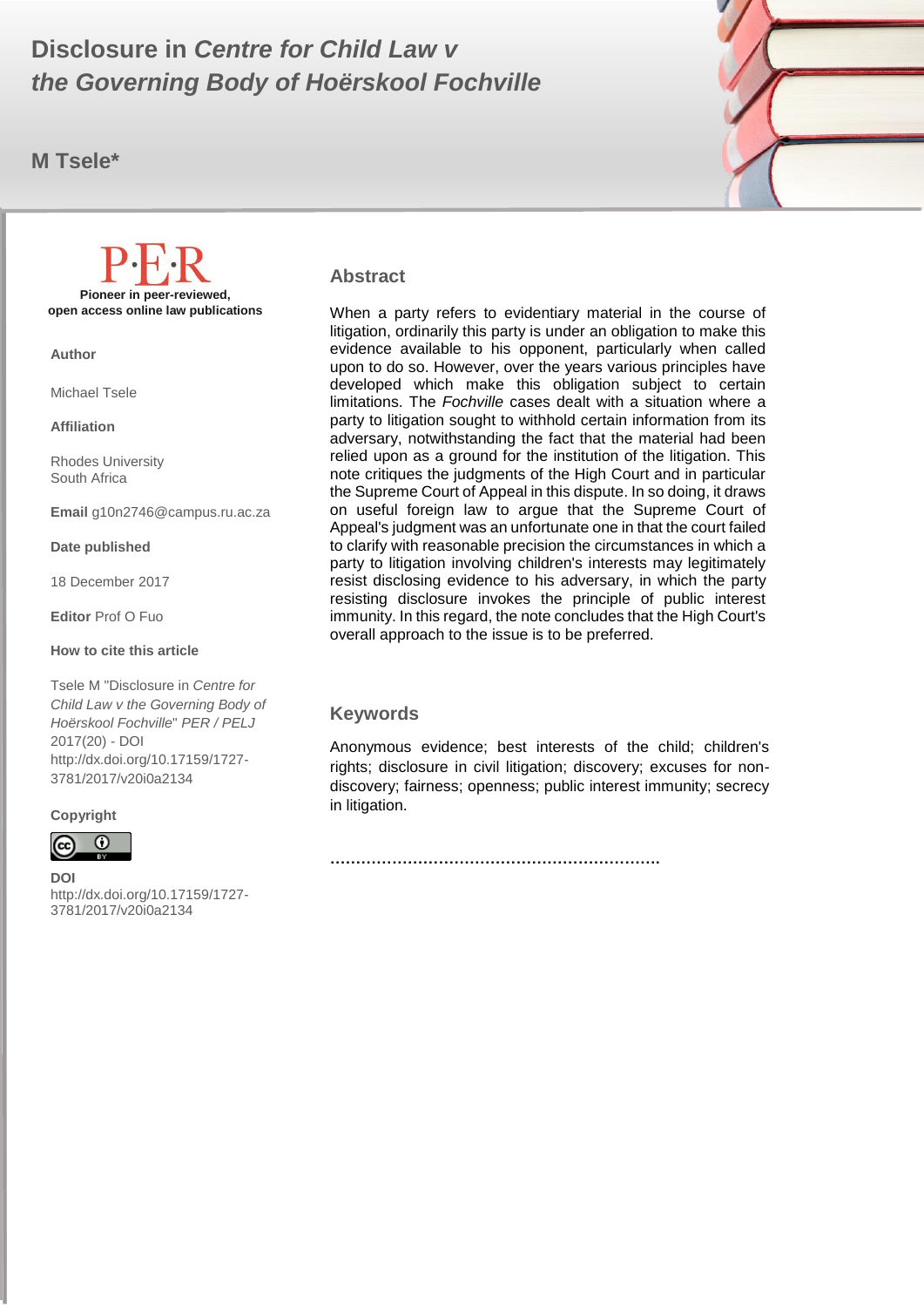## **1 Introduction**

Facing the trial of his life in 1603 Sir Walter Raleigh, objecting to the admission of hearsay evidence, exclaimed:

Let my accuser come face-to-face and be deposed. Were the case but for a small copyhold, you would have witnesses or good proof to lead the jury to a verdict; and I am here for my life.<sup>1</sup>

His cries were in vain; the hearsay evidence was admitted and formed the basis of his conviction. This case has gone on to become a symbol of the principles of open justice and fairness in judicial proceedings. Indeed, Raleigh's experiences played a role in the inclusion of the Confrontation Clause in the *United States Constitution*. 2 It is with Sir Walter in mind that I think the recent case of *Centre for Child Law v The Governing Body of*  Hoërskool Fochville<sup>3</sup> raises some important questions about the principles of openness and fairness in legal proceedings. Amongst other issues, it raises the interesting question of the extent to which our law recognises public interest immunity in legal proceedings involving children's interests. This is even more so when one juxtaposes the Supreme Court of Appeal's<sup>4</sup> decision with that of the High Court.<sup>5</sup>

The primary purpose of this note is to argue that the Supreme Court missed an opportunity to develop and provide a clear test as to how courts should deal with disclosure claims in litigation involving children. This is in circumstances where discovery is resisted on the basis that if granted it will be to the severe detriment of the children concerned. Flowing from this broader point, I will address several ancillary issues which arose in this case; and these are:

a. Should any party bear an onus of proving whether the disclosure of the information sought to be withheld is warranted? If so, which party?

Michael Tsele. BA LLB (Rhodes University). Part-time Lecturer and LLM Candidate, Rhodes University, South Africa. Email: g10n2746@campus.ru.ac.za.

<sup>1</sup> . Jardine *Lives and Criminal Trials* 427.

<sup>2</sup> This *Constitution of the United States of America: Sixth Amendment* provides that "in all criminal prosecutions, the accused shall enjoy the right … to be confronted with the witnesses against him". See generally *Crawford v Washington* 541 US 36 (2004).

<sup>&</sup>lt;sup>3</sup> Centre for Child Law v The Governing Body of Hoërskool Fochville 2016 2 SA 121 (SCA) (hereinafter referred to as *Fochville* 2).

<sup>&</sup>lt;sup>4</sup> Hereinafter referred to as the Supreme Court or SCA, interchangeably.

<sup>5</sup> *Governing Body of Hoërskool Fochville v Centre for Child Law; In Re: Governing Body of Hoërskool Fochville v MEC Education Gauteng* 2014 6 SA 561 (GJ), (hereinafter referred to as *Fochville* 1).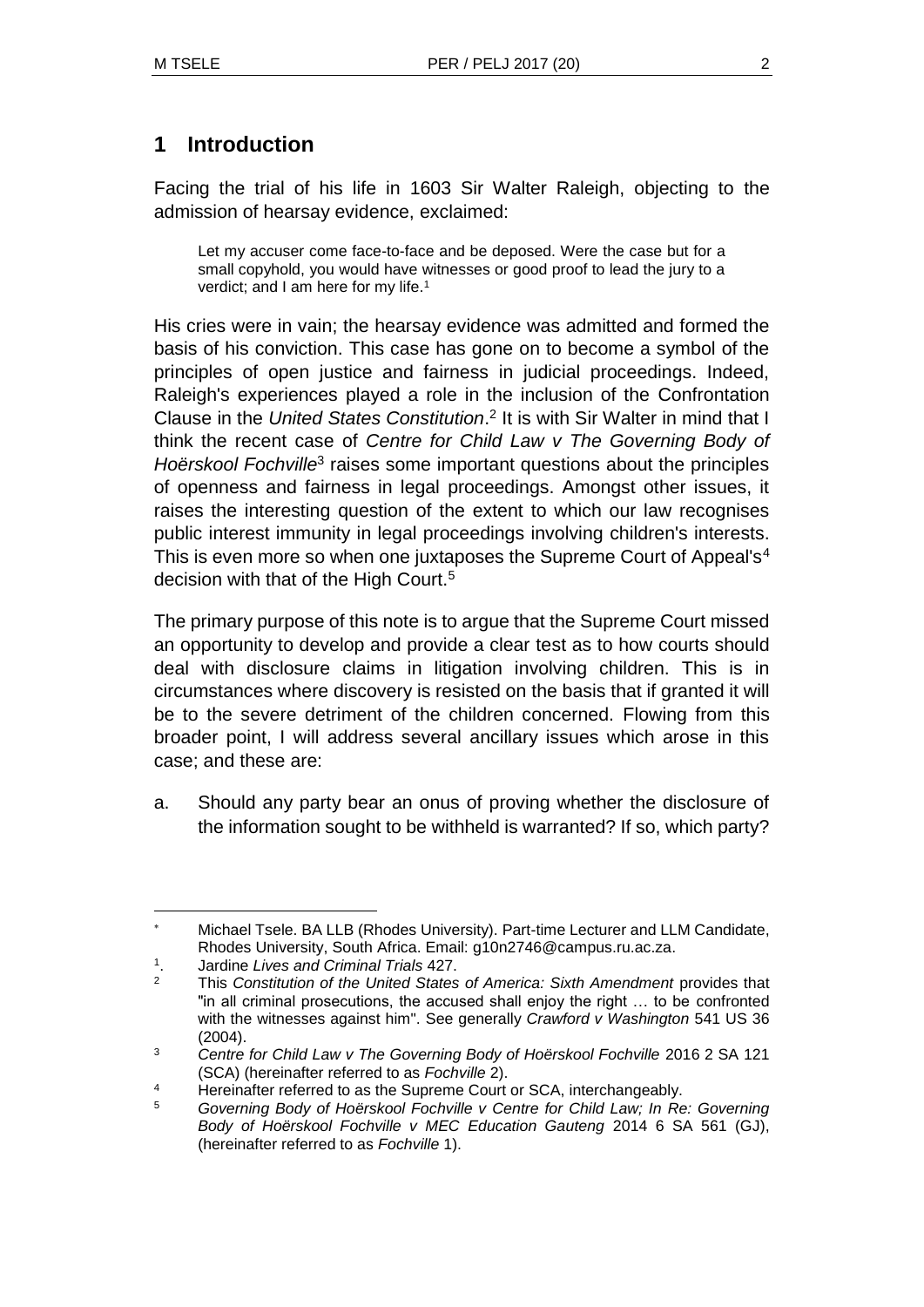l

b. In cases involving children, is it sufficient for a party seeking to prevent disclosure to merely assert that so doing will not be in the best interests of the child?

## **2 Facts of the case**

I begin by canvassing the facts of the case.<sup>6</sup> In late 2011, the School Governing Body of Hoërskool Fochville (SGB) launched legal proceedings seeking to interdict the Gauteng provincial education authorities in essence from forcing the school to admit certain learners, all of whom were Englishspeaking black children. The SGB also sought to have any decision taken to force such admissions to be reviewed and set aside on the basis that the school did not have the capacity to accommodate the concerned children and that the admission of these children was against the school's admission policy. Admission, it was argued, would lead to intolerable and unmanageable over-crowding. The provincial authorities argued that the school did have the capacity to accommodate the additional students notwithstanding its claims to the contrary by the SGB. The SGB's urgent application failed and so the students were eventually admitted into the school. It is important to note that the school is traditionally or historically an Afrikaans medium school.

In December 2012 the provincial authorities instituted legal proceedings seeking to change the school's language policy from Afrikaans medium to dual medium, in order to accommodate more black students, most of whom understood only English. The Centre for Child Law (the Centre) applied to intervene in the proceedings; and in support of the application an attorney<sup>7</sup> at the Centre produced an affidavit in which she detailed what she claimed was evidence of racial abuse and discrimination at the school. She stated that this evidence had been collected in the form of various interviews with a number of black children. These had been collected by means of questionnaires. The children had been told to detail their experiences at the school, and had been advised that the information would be kept confidential.

The school opposed the Centre's application, but before filing an answering affidavit it instituted interlocutory proceedings in terms of rule 35(12) of the *Uniform Rules of Court* requiring the Centre to produce for inspection the questionnaires completed by the learners, in their original form. The Centre refused to disclose, on multiple grounds. The grounds included that the communication was privileged because it was client-attorney

<sup>6</sup> For a helpful summary of the germane facts see *Fochville* 2 paras 1-9.

<sup>&</sup>lt;sup>7</sup> Hereinafter referred to as the attorney or the Centre's attorney.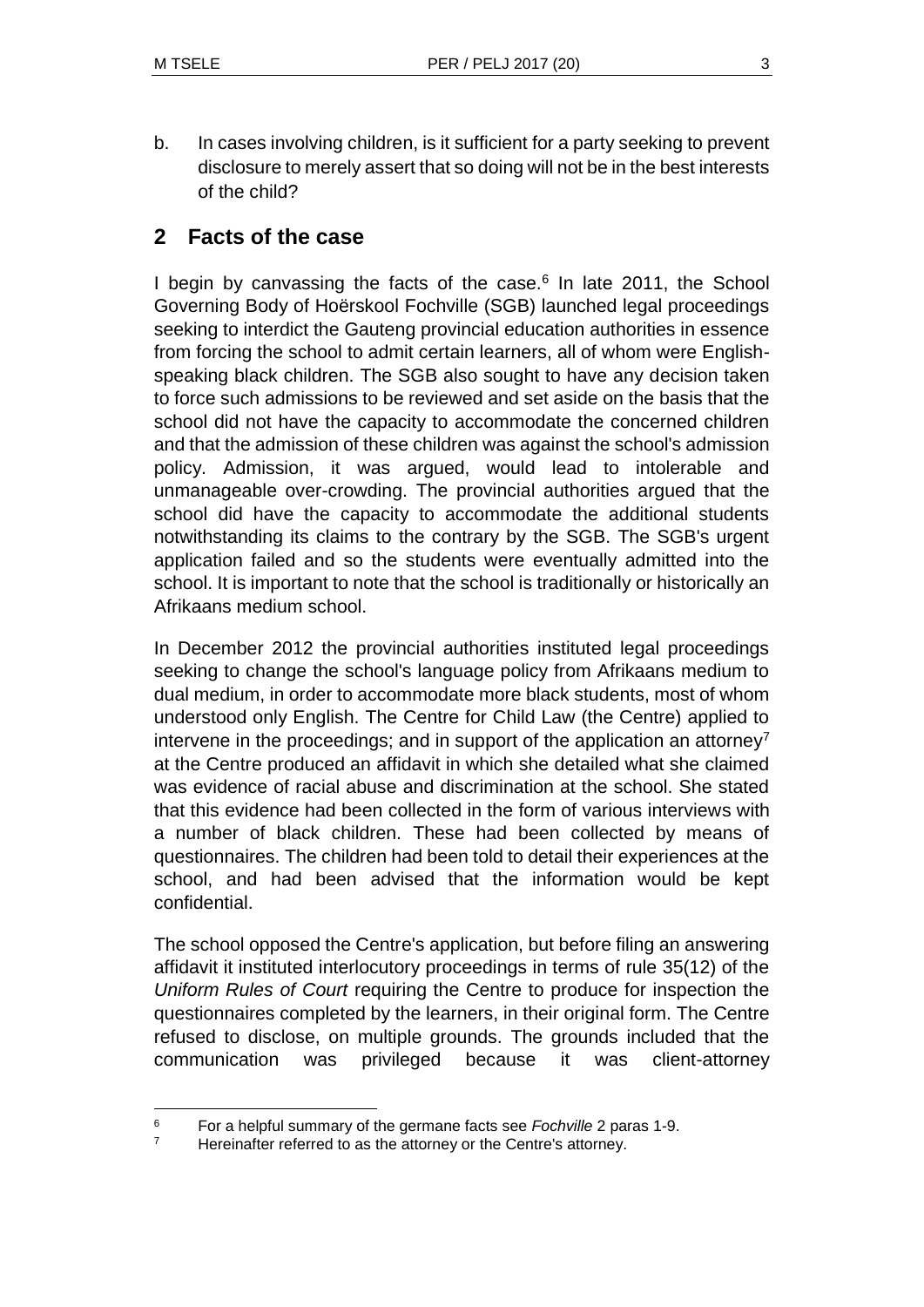correspondence, and that the material had been imparted under the promise of confidentiality.

The Centre stated that the information had been collected so that the children could be provided with a means to express and place their views before the court. Importantly, the Centre also asserted that the school did not need the questionnaires in order to respond to its application to intervene. Furthermore, it was said that the children sought no relief from the allegations made, but merely wished to "participate in the litigation"<sup>8</sup> by having their views ventilated. The attorney's summary, it was contended, was meant to give the court a holistic view of the children's views. The application came before Sutherland J in the then South Gauteng High Court, who ordered the Centre to produce the questionnaires and hand them over to the school. He also ordered the Centre to pay the applicant's costs.<sup>9</sup>

Sutherland J's judgment canvassed all the grounds advanced by the Centre in refusing to disclose the material sought. The main ones were (a) privilege, (b) confidentiality, and (c) irrelevance; and in the event that the main grounds failed, (d) public interest immunity, together with the best interests of the child principle as set out in section 28(2) of the *Constitution.* The court first focused on whether any of the grounds advanced by the Centre could withstand an application in terms of rule 35(12). The rule states:

Any party to any proceeding may at any time before the hearing thereof deliver a notice as near as may be in accordance with Form 15 in the First Schedule to any other party in whose pleadings or affidavits reference is made to any document or tape recording to produce such document or tape recording for his inspection and to permit him to make a copy or transcription thereof. Any party failing to comply with such notice shall not, save with the leave of the court, use such document or tape recording in such proceeding provided that any other party may use such document or tape recording.

In this context the court engaged in an assessment of the nature of the evidence. In discussing the nature of the attorney's evidence, the court made several important observations. It found that the attorney's evidence was "hearsay",<sup>10</sup> that some of her evidence constituted her own personal opinion based on conclusions she claimed to have drawn from the information provided by the school, the most controversial of which pertained to allegations of racism emanating from the white children and staff at the school and directed at black children. Importantly, Sutherland J

 $\overline{a}$ 

<sup>8</sup> *Fochville* 2 para 7.

<sup>9</sup> *Fochville* 1 paras 85-87.

<sup>10</sup> *Fochville* 1 para 3.6.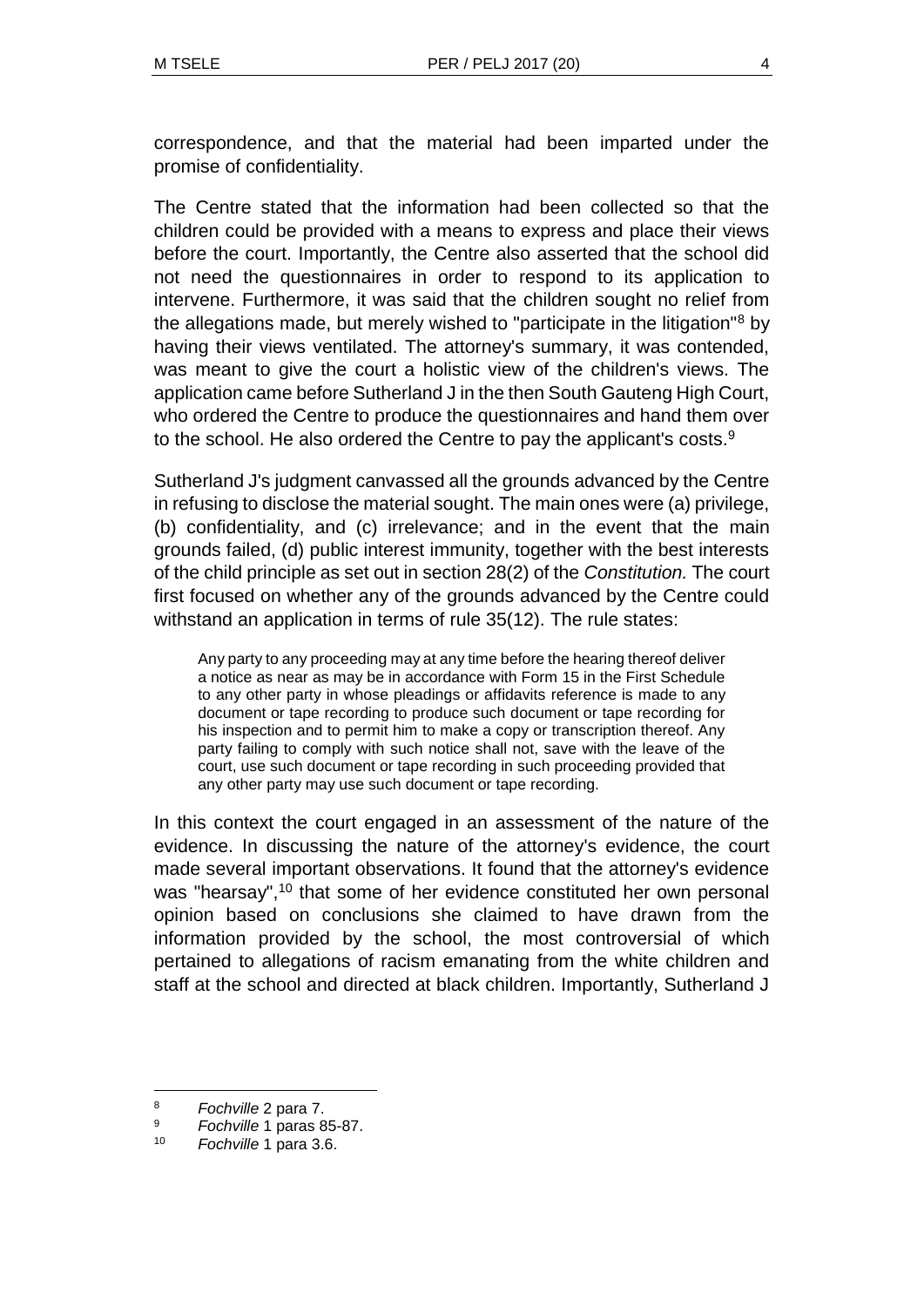also concluded that the attorney's evidence had been a "distilled"<sup>11</sup> and "synthesised"<sup>12</sup> version of the children's contentions.

The court then engaged in a discussion of South African law on privilege and concluded that the questionnaires were indeed privileged but that such privilege had been impliedly waived. In so doing the court rejected the Centre's claim that it could not waive the privilege because the privilege had to be waived by the children themselves. The court found this approach misconceived because it had found that the real litigant in the case was the Centre and not the children.<sup>13</sup>

Sutherland J also rejected the Centre's claims of irrelevance, and in the process of dealing with the important principle of onus, he stated:

… the Centre's answering affidavit implies that the school ought to justify a need for the documents … that assumption would be incorrect. The onus to show irrelevance as a reason to refuse compliance rests on the Centre.<sup>14</sup>

He accepted the school's argument that it needed the documents in order to ascertain the veracity of the allegations, and to consider putting up a rebuttal.

Having failed on all the main grounds, the court considered the broader and more general arguments based on the *Constitution*, mainly the so-called "public interest considerations"<sup>15</sup> and the "best interests of the child".<sup>16</sup> The Centre argued that it was not in the children's best interest for the questionnaires to be discovered because of the risk of "harm to individual reputation and relationships".<sup>17</sup> In essence, the Centre argued that the school would be able to identify the children from their handwriting and that this opened up the possibilities of retributive action against the children. In dealing with this question the court framed the issue by asking whether:

It [is] proper that a litigant must deal with an adversary's case and be denied the supporting documentation on the grounds that a child composed them?

The court went further to ask:

Will the CLL be, generically, inhibited from protecting children's rights if it cannot keep confidential what children reveal to it in its investigations and

<sup>11</sup> *Fochville* 1 para 65.

<sup>12</sup> *Fochville* 1 paras 58, 65.

<sup>13</sup> *Fochville* 1 paras 50-53.

<sup>14</sup> *Fochville* 1 para 62.

<sup>15</sup> *Fochville* 1 paras 9, 67.

<sup>16</sup> Section 28 of the *Constitution of the Republic of South Africa*, 1996 (hereinafter referred to as the *Constitution*). *Fochville* 1 para 76.

 $17$  This contention was put forward in more detail in the Heads of Argument and during oral argument.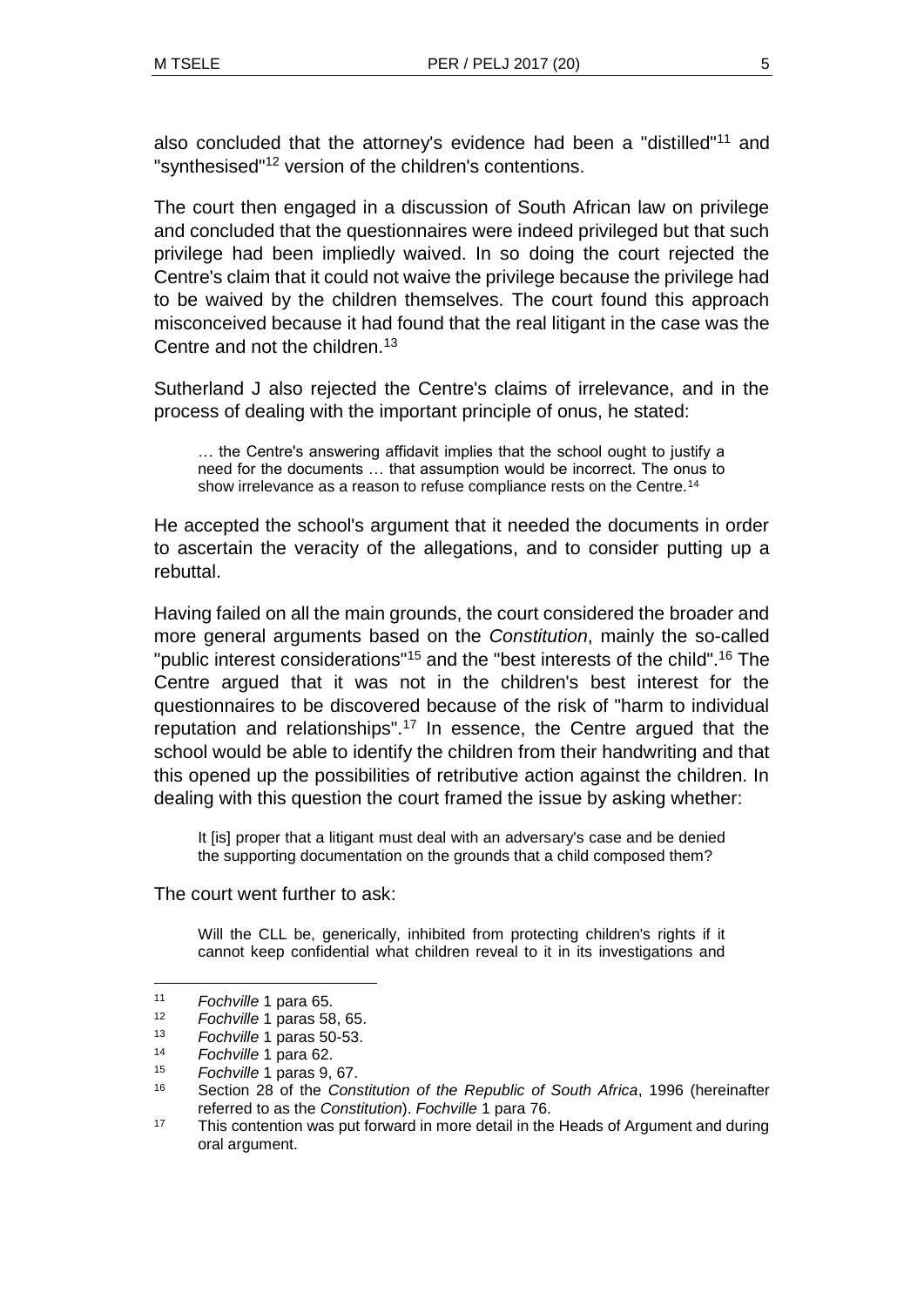does it need to be specially licensed to present, to a court, hearsay evidence, cloaking its sources with anonymity, which the court is then expected to receive and treat as safe to rely upon? Can such conduct be sanctified under the rubric of 'the best interests of the child?'<sup>18</sup>

The learned judge concluded that the answer was "no". He expressed the opinion that the principle of the best interests of the child should not be used as a casual mantra and that it did not mean that in every form of litigation in which children are involved, their interests must take precedence.<sup>19</sup> The court found that the school would not be able to cogently rebut the allegations of racism if discovery was not granted.<sup>20</sup> In sum, the court concluded that no justified public interest considerations warranted nondisclosure.<sup>21</sup> As already stated, this was in addition to its findings that confidentiality should not be used as an excuse to resist disclosure under rule 35(12) and that whatever privilege might have existed had been waived.<sup>22</sup> For these reasons, the court ordered disclosure.

The main case was settled, $23$  but Sutherland J later granted leave to appeal against his judgment on a number of grounds. $24$  The court found that the matter was not moot, given that the issue might arise in future in the context of public interest bodies trying to adduce anonymous evidence in court in circumstances where children are involved.<sup>25</sup> The court also accepted that another court might come to a different conclusion in relation to costs, given that the school was an organ of state, and that the issues involved had raised important constitutional questions. In this regard, the court accepted that it may have been wrong in granting a costs order against the Centre in that it failed to properly consider and apply the general principles relating to costs in constitutional litigation.<sup>26</sup>

# **3 Round two: In the Supreme Court of Appeal**

The matter proceeded to the Supreme Court of Appeal. On the preliminary issue of mootness, the court accepted the appellant's argument as to why it should exercise its discretion to entertain the appeal in the light of the fact

<sup>18</sup> *Fochville* 1 para 75.

<sup>19</sup> *Fochville* 1 para 77.

<sup>20</sup> *Fochville* 1 para 82.

Fochville 1 para 85.

<sup>22</sup> *Fochville* 1 para 61.

The main case was the original dispute between the school and the Gauteng provincial government authorities.

<sup>24</sup> *Centre for Child Law v Governing Body of Hoërskool Fochville; In Re: Governing Body of Hoërskool Fochville v Centre for Child Law* 2014 4 All SA 196 (GJ) (hereinafter referred to as the "CLL appeal application").

<sup>25</sup> CCL appeal application paras 12, 14.

<sup>26</sup> These principles are set out in *Biowatch Trust v Registrar Genetic Resources* 2009 6 SA 232 (CC).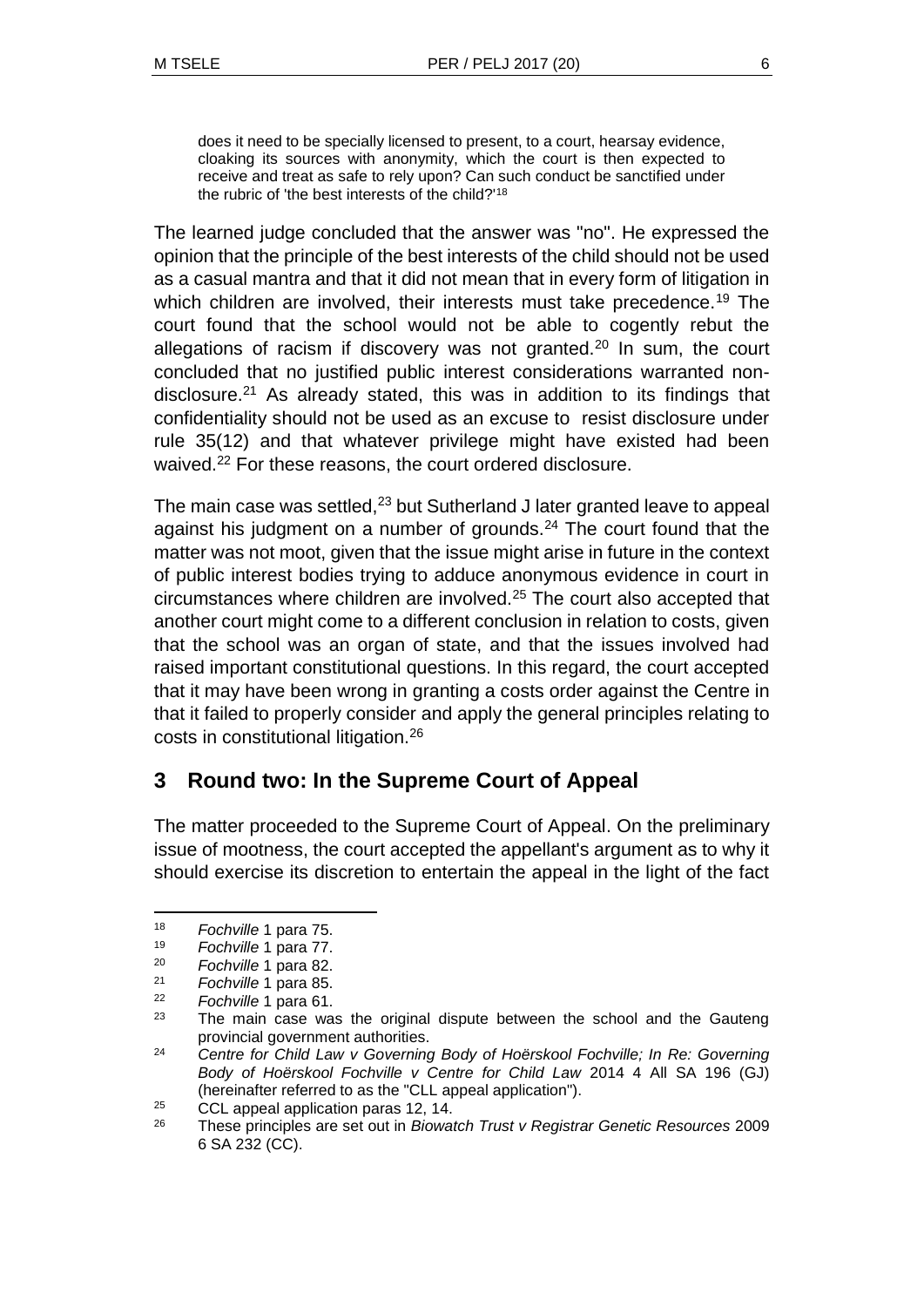that the main issue which gave rise to the case had been settled. $27$  Ponnan JA, writing for the full bench, began his judgment by pointing out that regardless of the merits or substance of the arguments advanced in terms of rule 35(12), the school's application could and possibly should have failed for failing to adhere to rule 30A of the *Uniform Rules*, which gives guidance as to what should occur in the event that a party who is called upon to comply with a certain request in terms of the rules fails to do so. $28$  He then proceeded to deal with a variety of issues. The first that I critique is what I will term the onus of proof in disclosure claims.

### *3.1 Onus in disclosure claims*

At the heart of this case was the question posed earlier: should any party bear an onus of proving whether the disclosure of the information sought to be withheld is warranted? If so, which party?

In answering this question one notes the stark contrast between the High Court's and the SCA's judgments. In considering the issue, the SCA began by considering Sutherland J's finding that the Centre bore an onus to prove why disclosure should not be ordered. In this regard, the SCA observed that Sutherland J appeared to have placed reliance on what was said in *Gorfinkel v Gross, Hendler & Frank*, <sup>29</sup> where the court held that disclosure should be approached from the point of onus. The onus is that a party who refers to a document in litigation, but seeks to avoid sharing it with his adversary, must put forth acceptable reasons as to why disclosure should not be ordered. Ponnan JA rejected this approach, saying he had "reservations"<sup>30</sup> as to whether it was an acceptable one. Instead, he held that a court has a:

[G]eneral discretion in terms of which it is required to try to strike a balance between the conflicting interests of the parties to the case. Implicit in that is that it should not fetter its own discretion in any manner and particularly not by adopting a predisposition either in favour or against granting disclosure.<sup>31</sup>

The nub of Ponnan JA's reasoning is that a court should not adopt a predisposition in favour of or against disclosure. This means that there is no need to place any form of onus or burden on any of the parties. In my view this approach is at the very least unfortunate and at worst incorrect. I believe that a court must in fact adopt an approach which recognises disclosure as a point of departure. In my view a court does not (or should not) have a

<sup>27</sup> *Fochville 2* paras 10-14.

<sup>28</sup> *Fochville 2* para 17.

<sup>29</sup> *Gorfinkel v Gross Hendler & Frank* 1987 3 SA 766 (C).

<sup>30</sup> *Fochville 2* para 18.

<sup>31</sup> *Fochville* 2 para 18.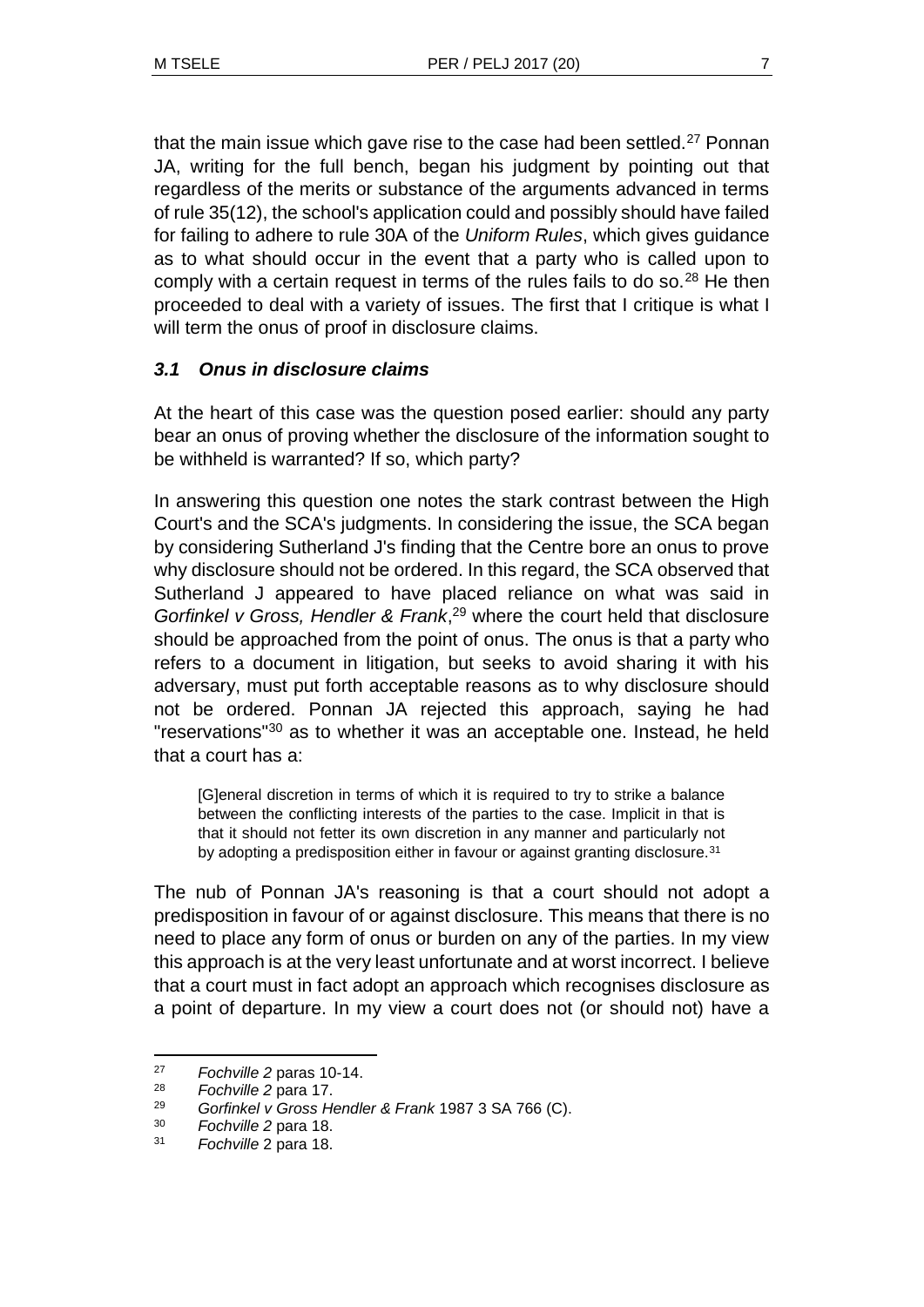general discretion to decide whether or not disclosure of information mentioned or submitted in litigation should be disclosed to all the parties. The proper approach is to recognise that any material placed before court should be accessible to all parties unless exceptional circumstances exist. Implicit in this is that unless the party seeking to withhold the information can provide compelling reasons as to why disclosure should not occur, a court must order disclosure.

In my view, in adopting the general discretion approach, the Supreme Court in essence went against the overriding theme and spirit of its judgment in *City of Cape Town v South African National Roads Authority Limited*. <sup>32</sup> In that case the court engaged in a thorough analysis of international and foreign authorities, all of which highlight the importance of open justice. The court expressed the opinion, and rightly so, that "the default position is one of openness even in a case where the documents in question had been lawfully classified as confidential in the interest of national security".<sup>33</sup> The court observed that the open court principle means that "court proceedings including the evidence and documents disclosed in proceedings should be open to public scrutiny".<sup>34</sup> In highlighting the importance of openness being the default position, the court went on to add "it will be a dangerous thing for all litigants in both civil and criminal matters, for court documents, as a general rule to be inaccessible and unpublishable".<sup>35</sup> The court also held that "the right to open justice must include the right to have access to papers and written arguments which are an integral part of court proceedings".<sup>36</sup> The court concluded by holding that:

[T]he animating principle therefore has to be that all court records are, by default, public documents that are open to public scrutiny at all times. While there may be situations justifying a departure from that default position … any departure is an exception and must be justified.<sup>37</sup>

Bearing the above in mind, it is quite difficult to understand why the court did not find that the Centre bore a heavy onus to show that disclosure should not occur.<sup>38</sup> In my view, a more desirable approach in such matters is that

 $\overline{a}$ 

<sup>32</sup> *City of Cape Town v South African National Roads Authority* Limited 2015 3 SA 386 (SCA) (hereinafter referred to as *Sanral*).

<sup>33</sup> *Sanral* para 16.

<sup>34</sup> *Sanral* para 12.

<sup>35</sup> *Sanral* para 18.

<sup>36</sup> *Sanral* para 19.

<sup>37</sup> *Sanral* para 48.

<sup>&</sup>lt;sup>38</sup> This is particularly so when one considers a number of other cases in which the court argued that, in our constitutional democracy, the default position is one of openness, whether in court or in the legislature; *Primedia Broadcasting (a Division of Primedia (Pty) Ltd) v Speaker of the National Assembly* 2017 1 SA 572 (SCA); *Multichoice (Proprietary) Limited v National Prosecuting Authority, In Re; S v Pistorius, In Re;*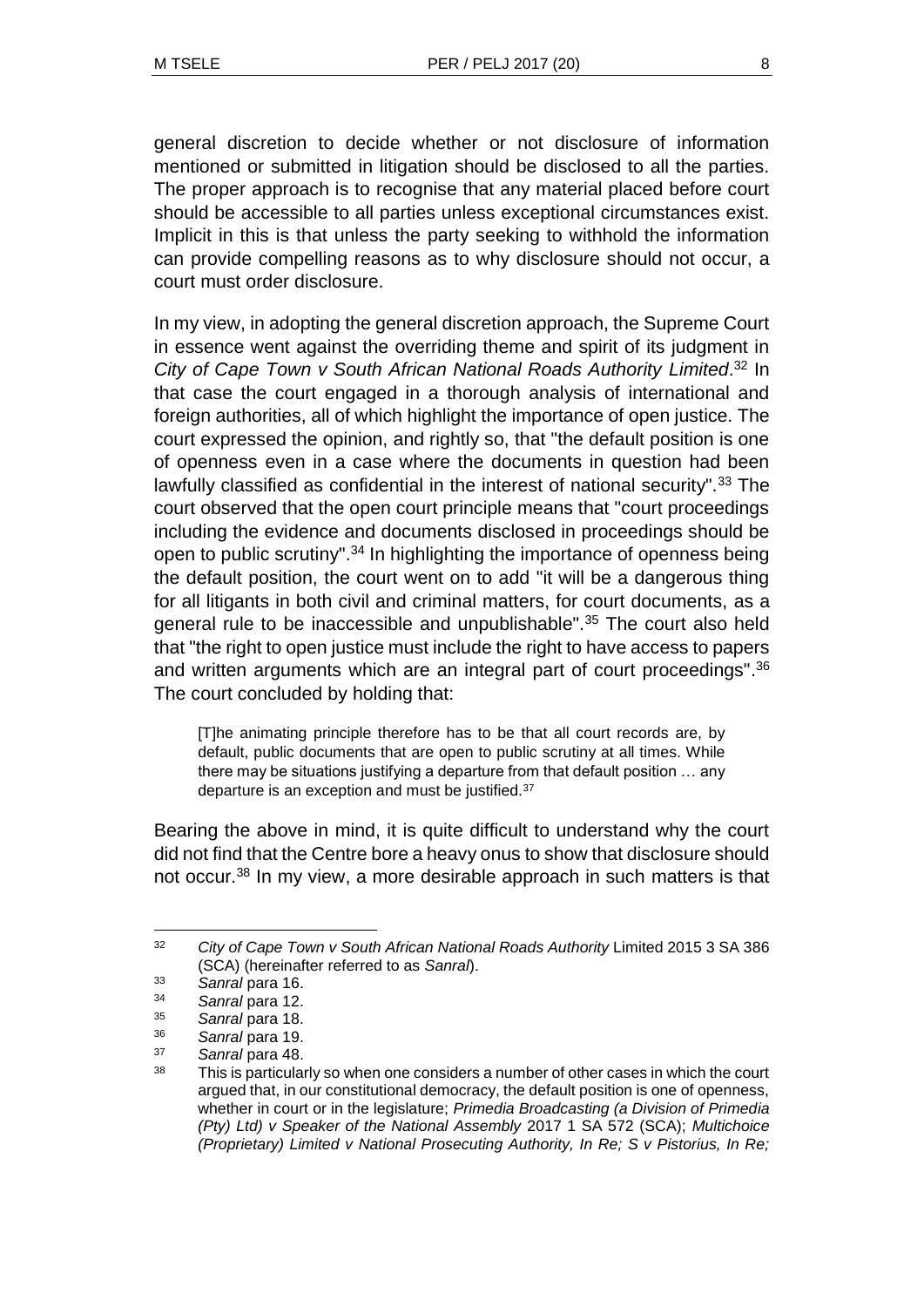generally a party seeking to withhold disclosure should bear the task of showing why this is justified. Implicit in this is that the court should adopt a view that favours disclosure. I will elaborate on this point later when I deal with foreign law within the context of developing a set of factors that courts should take into account when considering cases where a party seeks to withhold information in litigation, on the basis that disclosure will compromise the safety of a child who might be the subject of the litigation.

## *3.2 Best interests of the child: A determinative defence?*

The second issue that I will address is whether there were any factors present in this case which justified non-disclosure. Even though the Supreme Court failed to place a specific and direct duty on the Centre to prove that non-disclosure was warranted, the Centre, to the extent that it was relevant, argued that disclosure was not in the children's best interests. In so doing it invoked the best interests of the child principle<sup>39</sup> and argued that this principle should sustain their arguments that non-disclosure was justified in the circumstances. Notably, in both the High Court and in the Supreme Court, the Centre seemed to place significant emphasis on the best interests of the child principle.<sup>40</sup> This emphasis seemed to suggest that the Centre's view was that regardless of the circumstances, the children's interest must prevail. I will briefly deal with this point, having regard to the fact that the High Court emphatically rejected this point, while the SCA appears to have been more open to accepting it.

Generally, a court should strive to protect the interests of children as widely as possible, as they constitute a vulnerable class in society. Indeed, section 28(2) of the *Constitution* states: "A child's best interests are of paramount importance in every matter concerning the child." However, the best interests of the child principle must be understood within the context of the fact that its ambit is not unlimited, a point emphasised in *S v M.*<sup>41</sup> Moreover, there is no hierarchy of rights in our *Constitution*, <sup>42</sup> and so the best interests' principle does not mean that children are accorded greater or super rights by the *Constitution*. Put differently, while the principle must be given a generous and purposive interpretation, one must bear in mind, as the High Court did, $43$  that:

*Media 24 Limited v Director of Public Prosecutions North Gauteng* 2014 1 SACR 589 (GP).

<sup>39</sup> Section 28 of the *Constitution* and in particular, s 28(2) states "A child's best interests are of paramount importance in every matter concerning the child".

<sup>40</sup> *Fochville* 1 para 70; *Fochville* 2 paras 24-26.

<sup>41</sup> *S v M (Centre for Child Law as Amicus Curiae).*2007 2 SACR 539 (CC) para 26.

<sup>42</sup> *The Citizen 1978 (Pty) Ltd v McBride* 2011 4 SA 191 (CC) para 148.

<sup>43</sup> *Fochville* 1 paras 76-77.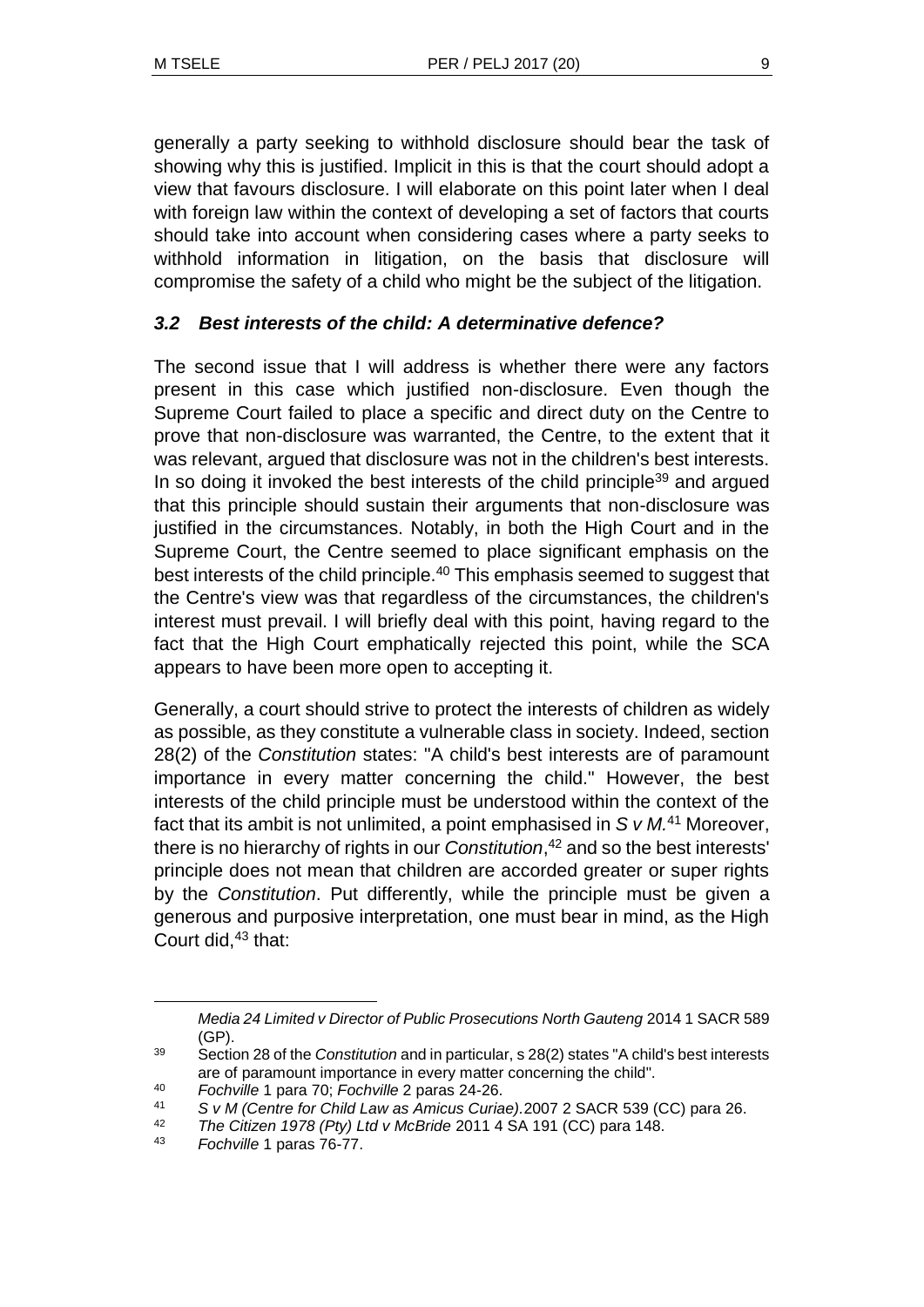The best interests of the child does not apply absolutely and will not trump any other competing right or interest every time … The best interests of the child does not necessarily mean that the affected right of the child should prevail every time.<sup>44</sup>

In short, in determining whether disclosure should be ordered in such cases, it is no determinative answer to state that disclosure or non-disclosure is in the best interests of the child. A child's best interest is a relevant consideration, but it is one of many factors that must be considered. This means a party cannot without more invoke the best interest of the child principle in order to rebut the case of his or her adversary. It follows, that since the best interest of the child is not dispositive of such issues, we must venture to consider other factors which will help guide the courts in deciding cases that have competing interests similar to the ones in the *Fochville*  cases.

It bears emphasising that I do not mean to say that the best interest of the child is an irrelevant or inconsequential consideration in such cases. Indeed, Ponnan JA observed that there may well be other public interest considerations which require non-disclosure, even in circumstances where the material concerned is privileged and waiver exists.<sup>45</sup> This includes the fact that in some instances disclosure might not be in a child's best interest. I accept this; but this begs the question: what other factors do we take into account when deciding whether such public interest considerations exist or are compelling enough to help a court decide a matter? If a child's best interest principle is not determinative of a claim, what other considerations need to be taken into account? Sadly, the court did not speak to this question in a sufficiently clear and concise manner.

Put differently, my concern here is that the SCA's musing does not provide clear guidance as to the factors that lower courts need to take into account when dealing with the competing interests of the need for openness in litigation, on the one hand, and the interests of children, on the other.

# **4 Working towards developing a clearer approach**

In arguing that a clear test or approach should be formulated, I will refer to the jurisprudence of courts in the United Kingdom (UK). I refer to this foreign jurisdiction bearing in mind that section 39(2) of the *Constitution* states that "when interpreting the Bill of Rights, a court, tribunal or forum …may consider foreign law". Our courts have on many occasions affirmed the importance and usefulness of foreign and comparative law in the context of

l <sup>44</sup> Malherbe "Impact of Constitutional Rights on Education" 440.

<sup>45</sup> *Fochville* 2 para 26.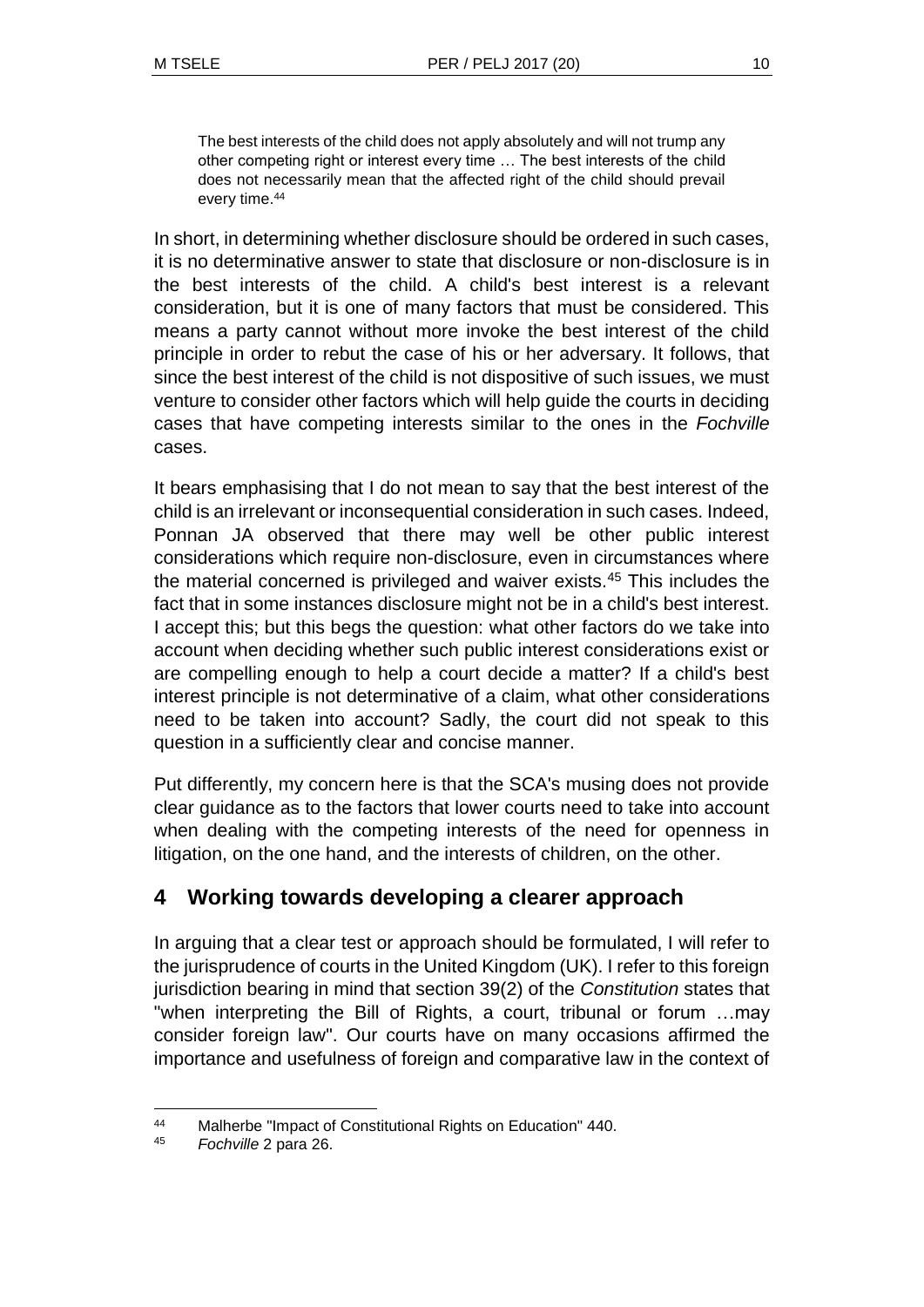adjudication, more recently in *H v Fetal Assessment Centre*, <sup>46</sup> where Froneman J provides a useful summary regarding the application of foreign law in South African courts. I am also acutely aware of the dangers of merely translocating foreign precedent and applying it acontexually, and the fact that reliance on comparative law must be done with circumspection and only when it is contextually appropriate.<sup>47</sup>

Courts in the UK frequently face situations where a party to private litigation,<sup>48</sup> refuses to disclose certain documents or information to his or her adversary on the basis that if the concerned information is disclosed, there will be a risk of harm to a child. $49$  In most instances, the party seeking to prevent disclosure argues that his adversary may take retributive action against the child.<sup>50</sup> On the other hand, the party seeking the information, often argues that such information is necessary in order for him or her to respond to allegations made against him and thereby vindicate his or her rights. Those seeking to withhold the documents often invoke the principle of "public interest immunity or privilege".<sup>51</sup> This defence allows a party withhold the information if the court is of the view that the public interests demands so.

## *4.1 Public interest immunity*

Through a number of important decisions the UK courts have developed jurisprudence that may help us. Arguably the most important of these cases is that of *D v National Society for the Prevention of Cruelty to Children.*<sup>52</sup> That case accorded to people who informed the authorities of allegations of child abuse the same protection as police informants. In so doing, the court dealt with one important issue, which was raised in *Fochville*. This is whether the fact that information is imparted confidentially is enough to

l <sup>46</sup> *H v Fetal Assessment Centre* 2015 2 SA 193 (CC) para 28.

<sup>47</sup> *Bernstein v Bester* 1996 2 SA 751 (CC) para 133.

In South Africa, a guarantee of confidentiality of secret sources has often been given in the context of police informers or public interest privilege, also known as state privilege (*Van der Linde v Calitz* 1967 2 SA 239 (A)). It has also been extended to police informers. *Els v Minister of Safety and Security* 1998 2 SACR 93 (NC). The reason for this form of privilege is to ensure that the public can provide state officials with useful information without fear of reprisals. There are a few South African precedents dealing with immunity of this nature in the context of pure civil litigation. However, the courts have shown a willingness to consider the extension of such immunities even in private litigation. See *Khala v Minister of Safety and Security* 1994 4 SA 218 (W) 235H; *Bridon International GMBH International Trade Administration Commission* 2013 3 SA 197 (SCA) paras 19-22.

<sup>49</sup> See for example *A (A Child), Re: SC* [2012] UKSC 60 (hereinafter referred to as *A Child*) and the cases cited therein.

<sup>50</sup> *A Child* and the cases cited therein.

<sup>51</sup> See for example *Re J (A Child: Disclosure)* [2012] EWCA Civ 1204.

<sup>52</sup> *D v National Society for the Prevention of Cruelty to Children* HL [1977] 1 All ER 589 (hereinafter referred to as *D v NSPCC*).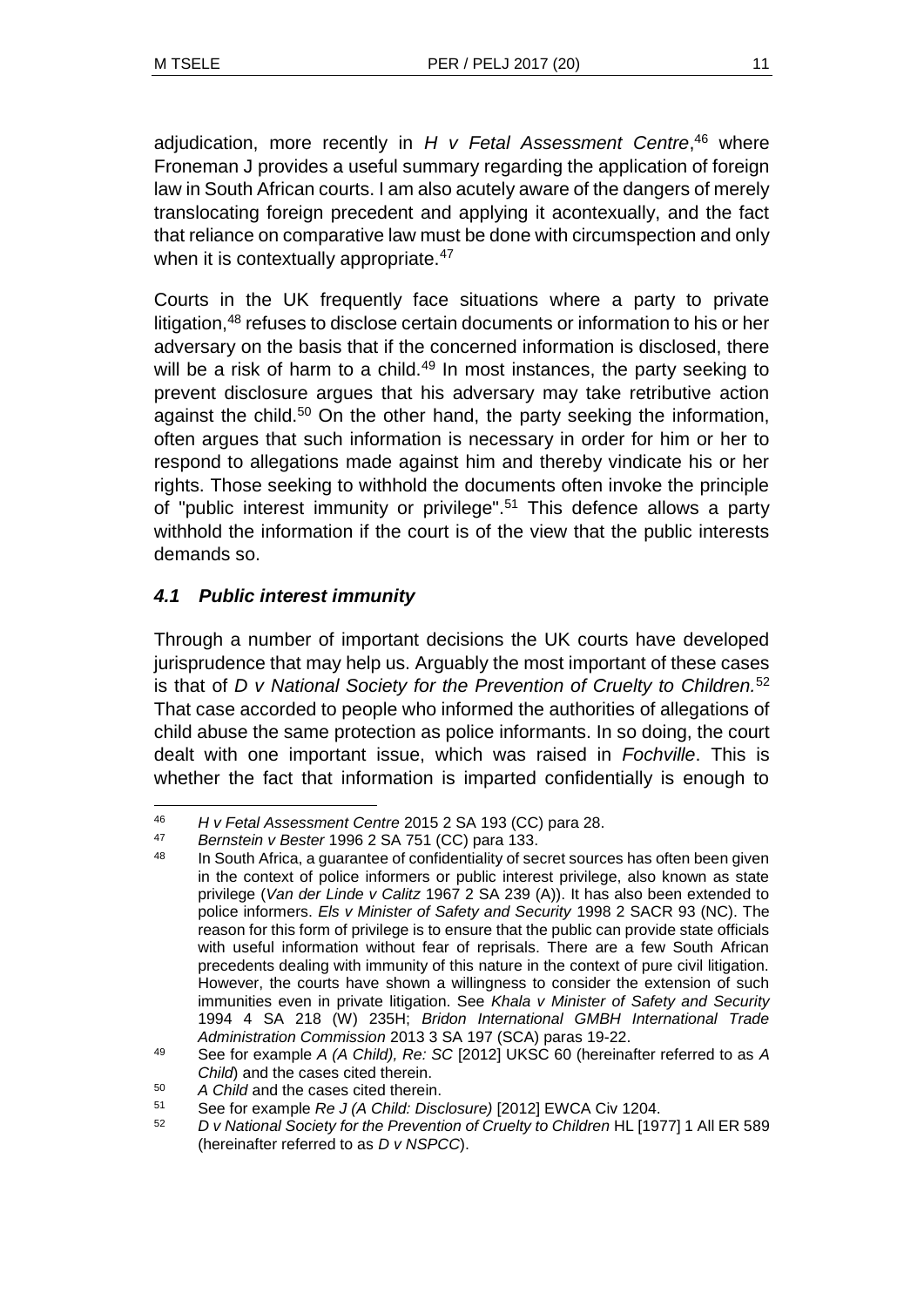ensure non-disclosure. In dealing with this point, the House of Lords stressed that it was not that the information is communicated confidentially which triggers immunity, but the public interest in encouraging society to come forward with information that may help authorities to protect the interests of children. As Lord Hailsham put it:

Any attempt to withhold relevant evidence therefore must be justified and requires to be jealously scrutinised. The appellants noted that the dissenting judgment of Lord Denning MR which was in their favour, largely relied on the confidentiality which the appellants had pledged to potential informants. Their own contention was that, while the mere fact that a communication was made in confidence did not of itself justify nondisclosure, the fact of confidentiality was relevant to reinforce the view that disclosure would be against the public interest …. I am compelled to say that, in the breadth and generality with which they were put forward, I do not find them acceptable …. They seem to me to give far too little weight to the general importance of the principle that, in all cases before them, the courts should insist on parties and witnesses disclosing the truth, the whole truth, and nothing but the truth, where this would assist the decision of the matters in dispute.<sup>53</sup>

Lord Hailsham's comments clearly mean that generally it is undesirable for a court to allow a party to withhold disclosure in the context of litigation, merely because he or she asserts that the information was received confidentially.<sup>54</sup> This, as I will demonstrate, is contrary to what the SCA held in *Fochville,* where a high premium was placed on the fact that the Centre's attorney had promised the children that their information and identities would be kept confidential.<sup>55</sup>

Over the years, and building on *D v NSPCC*, courts in the UK have developed much clearer standards and tests to deal with claims in which it is alleged that the discovery of certain information may lead to some harm to children involved. As I will show, what is clear is that even where this assertion is made, the courts will not lightly refuse disclosure.

Dealing with these tests brings me back to one of the main issues in the *Fochville* cases, which is; who bears the onus of proving whether nondisclosure is justified? Is there a need for a court to adopt a predisposition

l <sup>53</sup> *D v NSPCC* 600.

<sup>54</sup> See also the comments of Lord Diplock in *D v NSPCC* 594, where he said: "The fact that information has been communicated in confidence is not in itself a ground for protecting from disclosure in a court of law the nature of the information or the identity of the informant. …The private promise of confidentiality must yield to the general public interest that in the administration of justice the truth will out unless ... a more important public interest is served by protecting the information."

<sup>&</sup>lt;sup>55</sup> Generally speaking, an undertaking to keep material confidential will not sustain a refusal to disclose in court proceedings. Our law has always accepted that confidentiality alone is not a ground for objecting to disclosure. See *Comair v the Minister of Public Enterprises* 2014 5 SA 608 (GP) para 43.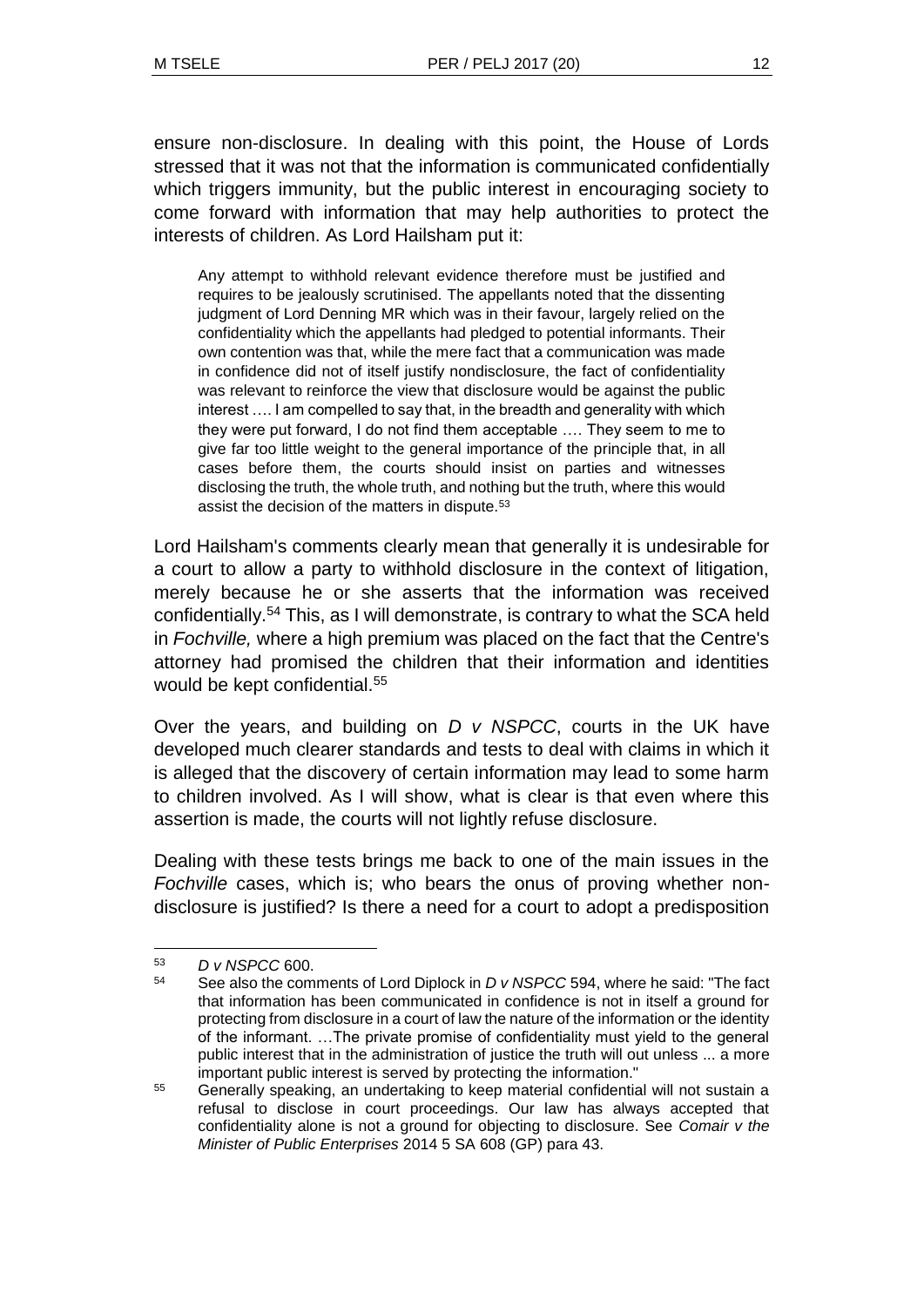in favour of disclosure? As previously professed, in my view the answer is "yes". My views find support in the case of *Re A (A Child)*,<sup>56</sup> where the UK Supreme Court highlighted the importance of a predisposition towards disclosure needing to be balanced with the interests of the child when it said:

The presumption in favour of disclosure is strong indeed, but not so strong that it can be withheld only if the judge is satisfied that real harm to the child must otherwise ensue.<sup>57</sup>

The approach of the Supreme Court is supported by comments in *Re B, R and C (Children)*, <sup>58</sup> where it was said:

It is for those who seek to restrain the disclosure of papers to a litigant to make good their claim and to demonstrate with precision exactly which documents or classes of documents require to be withheld. The burden is a heavy one.*<sup>59</sup>*

These statements illustrate that when a court engages in an act of balancing competing interests regarding the appropriateness of disclosure, it must adopt an approach which favours disclosure. The converse is that a heavy burden is placed on the party seeking to withhold disclosure to show why this is justified. It is for this reason that I disagree with Ponnan JA's view that a court should not take a predisposition in favour of disclosure as the point of departure.<sup>60</sup>

Put differently, my difficulty with the Centre's case is that it sought to place a reverse onus on the school, through requiring the school to show that it needed the documents sought, a concern shared by Sutherland J in the High Court.<sup>61</sup> Unfortunately, the SCA validated the Centre's approach by arguing that the school had not shown that it needed the questionnaires.<sup>62</sup> In my view, what ought to have transpired is that the court should have required the Centre not only to show that disclosure was merely undesirable, but to demonstrate through cogent evidence that grave harm would indeed occur if disclosure was ordered.

As Maurice KJ recently put it in *Dunn v Durham County Council*:

<sup>56</sup> *A Child* para 19.

<sup>57</sup> *A Child* para 19.

<sup>58</sup> *Re B, R and C (Children)* [2002] EWCA Civ 1825 (hereinafter referred to as *C Children*).

<sup>59</sup> *C Children* para 29.

<sup>60</sup> *Fochville* 2 para 18.

<sup>61</sup> *Fochville* 1 para 62.

<sup>62</sup> *Fochville* 2 para 28.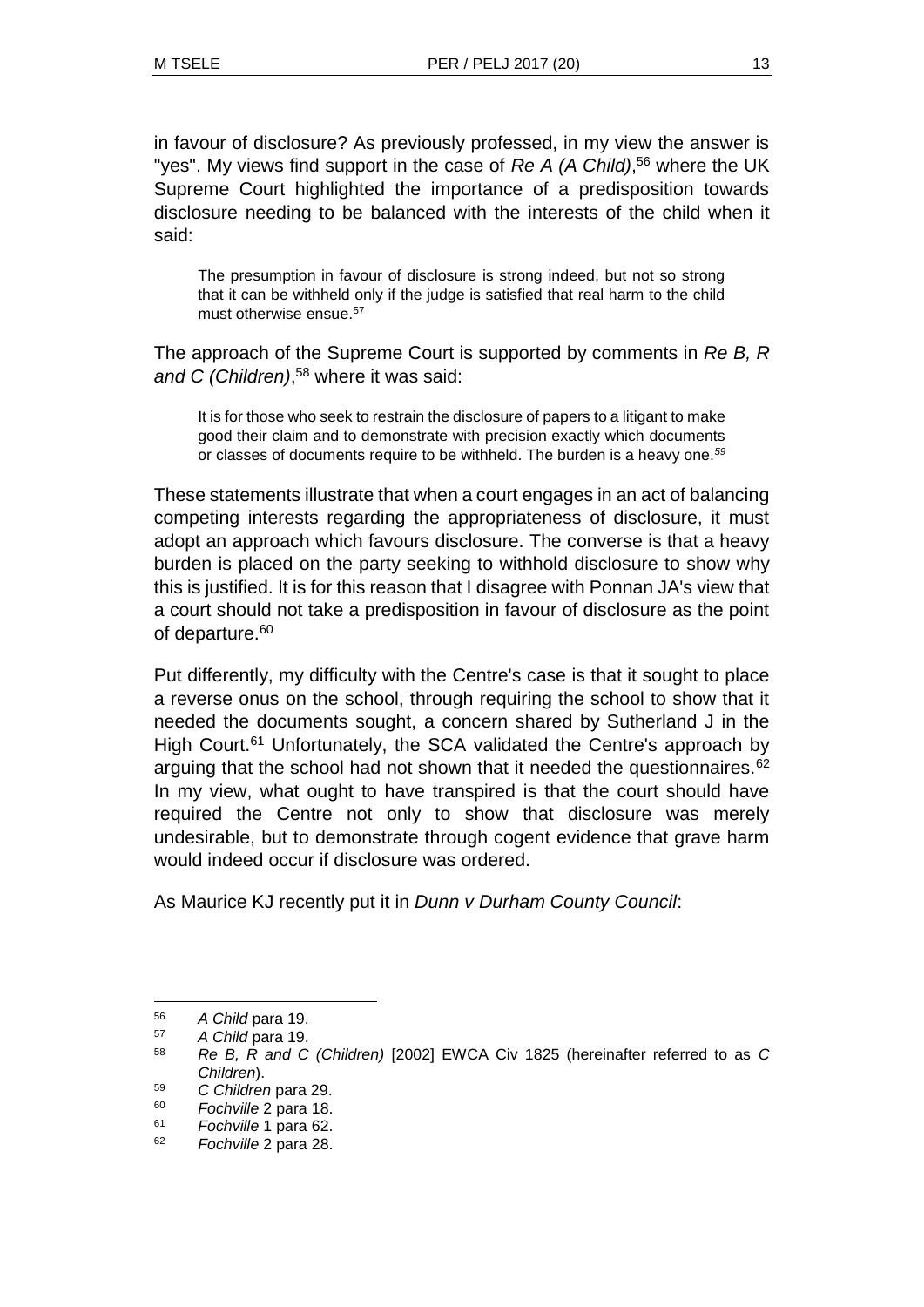It is for the party or person in possession of the document or who would be adversely affected by its disclosure or inspection to assert exemption from disclosure or inspection.<sup>63</sup>

These views have been embraced by South African commentators, Pillay and Zaal who, although writing in the context of discovery through the *Children's Act* 38 of 2005, say:

We recommend that full discovery of all significant evidential items to opposing adult parties and legal representatives become the norm in children's court litigation. This has for many years been the position in children's cases in England and Canada, for example. In these systems disclosure is the general rule and not the exception … The same approach is surely essential in South Africa.<sup>64</sup>

Furthermore, in *Re D (Minors) (Adoption Reports: Confidentiality)*<sup>65</sup> Lord Mustill elaborately set out a list of factors which constitute a test for a public interest immunity claim to succeed in a case where it is alleged that disclosure would put some interest of a child at risk. The court held that when conducting the balancing act, a court should consider: (a) whether the disclosure of the material would involve a real possibility of significant harm to the child; (b) consider whether the overall interests of the child would benefit from non-disclosure, weighing on the one hand the interest of the child in having the material properly tested, and on the other both the magnitude of the risk that harm will occur and the gravity of the harm if it does occur; (c) the court should also consider the interest of the other party in having an opportunity to see and respond to the material. The court should take into account the importance of the material to the issues in the case.

Lord Mustill's factors illustrate that the best interest of a child is but one consideration that a court must take into account. Importantly, his test recognises that a court must also consider as equally important the need for non-disclosure to be an exception to the principle of openness. It is hoped that in time, South African courts (or the legislature) will adopt a similar approach.

Another important theme in the UK authorities is that any claims that harm might ensue must be demonstrable and that harm must be reasonably likely to occur if disclosure is not withheld. Clearly, this places an onus on the party seeking to withhold disclosure to prove that such harm may ensue.

l <sup>63</sup> *Dunn v Durham County Council* [2013] 1 WLR 2305 para 23.

<sup>64</sup> Pillay and Zaal 2011 *SALJ* 639.

<sup>65</sup> *Re D (Minors) (Adoption Reports: Confidentiality)* [1995] 2 FLR 687 (hereinafter referred to as *Re D (Minors)*).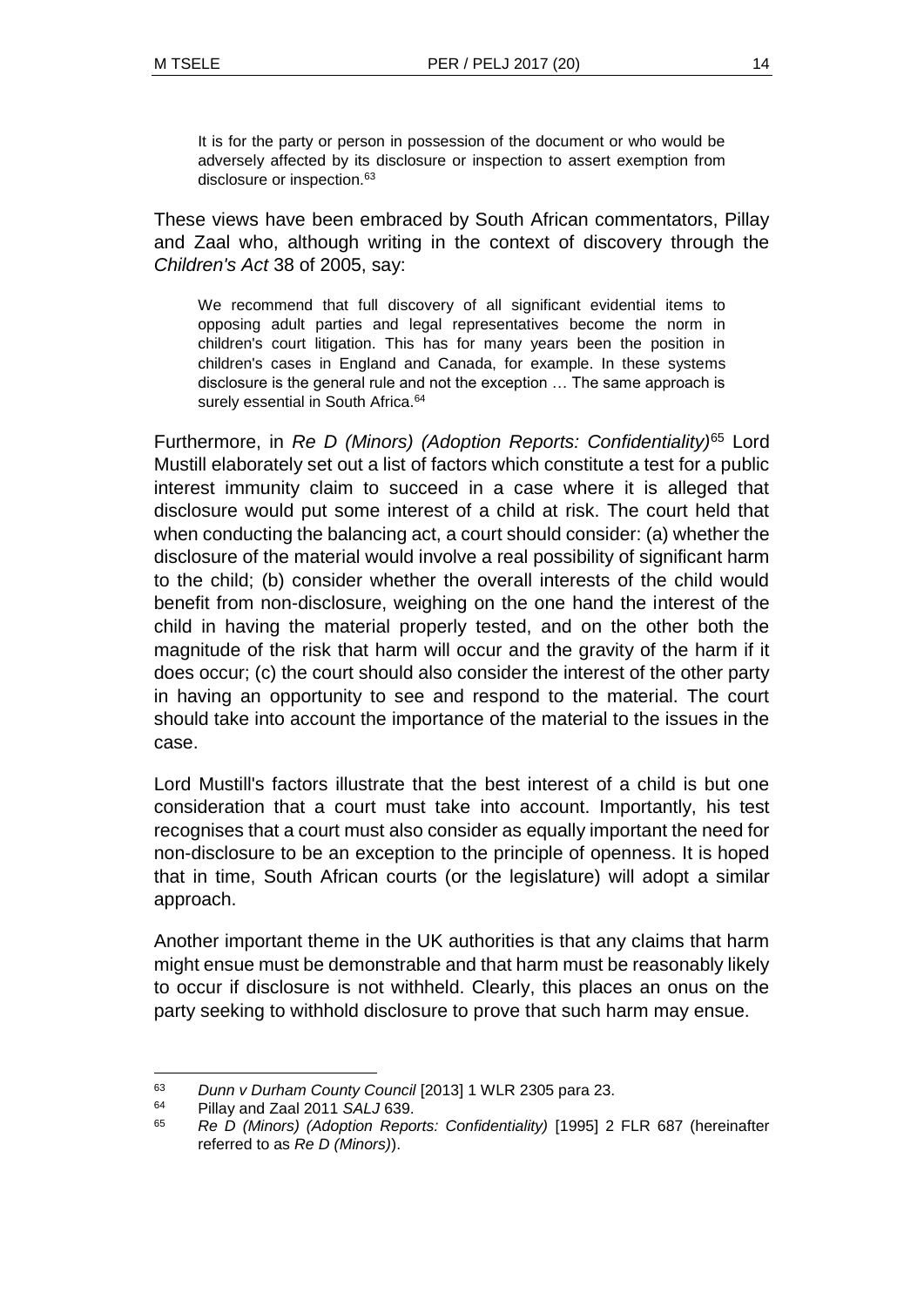It bears mentioning that the SCA has itself dealt with a case where it was alleged that certain conduct might place children's safety and well-being at significant risk. Although the facts were different, in *KG v CB*<sup>66</sup> the court held that the onus is on the party who seeks to restrain such conduct and in the course avert the purported harm to prove the significance and reasonableness of the alleged fears. Van Heerden JA, citing with approval English precedent, observed:

There is therefore an established line of authority that the court should require clear and compelling evidence of the grave risk of harm or other intolerability which must be measured as substantial, not trivial.<sup>67</sup>

In *Fochville* 2*,* Ponnan JA clearly took a less stringent assessment of the Centre's claim that there was a fear, held at least by the children, that harm or prejudice might ensue if the children's identities were disclosed.<sup>68</sup> He reasoned that there was nothing to suggest that such perceptions were not held in good faith or rather genuinely held.<sup>69</sup> In essence, he appears to have taken the appellants at their word. This approach is at odds with the more stringent approach advocated in the United Kingdom. It is simply too lenient an approach.

I do not doubt that the fears of the potential harm were held in good faith, but the mere fact that a party holds a belief in good faith is not reason enough to dispel a claim that material relied upon in litigation be disclosed to an adversary. This is even more so where the adversary alleges that he or she needs the information in order to ventilate his case. Whatever belief is held, it must be vigorously scrutinised by the court, a process which includes requiring the party that seeks to withhold disclosure to back up his or her assertions through cogent evidence.<sup>70</sup> In *Re D (Minors)* the court put it as follows:

l <sup>66</sup> *KG v CB* 2012 4 SA 136 (SCA) (hereinafter referred to as *KG*).

<sup>67</sup> *KG* para 49.

<sup>68</sup> *Fochville* 2 para 27.

<sup>69</sup> *Fochville* 2 para 27.

<sup>70</sup> In *Midi Television (Pty) Ltd t/a e-tv v Director of Public Prosecutions (Western Cape)* 2007 5 SA 540 (SCA) (hereinafter referred to as *Midi Television*), the SCA dealt with an issue involving the claim that the publication of some information might cause prejudice to a party. Nugent JA held at paras 16 and 19 that there must be a "demonstrable and substantial … real risk that prejudice will occur. … Mere conjecture and speculation that prejudice might occur will not be enough". Although the factual circumstances in *Midi Television* were different from those in the *Fochville* cases, Nugent JA's comments illustrate that claims of potential harm or prejudice ensuing should disclosure occur will not be entertained lightly.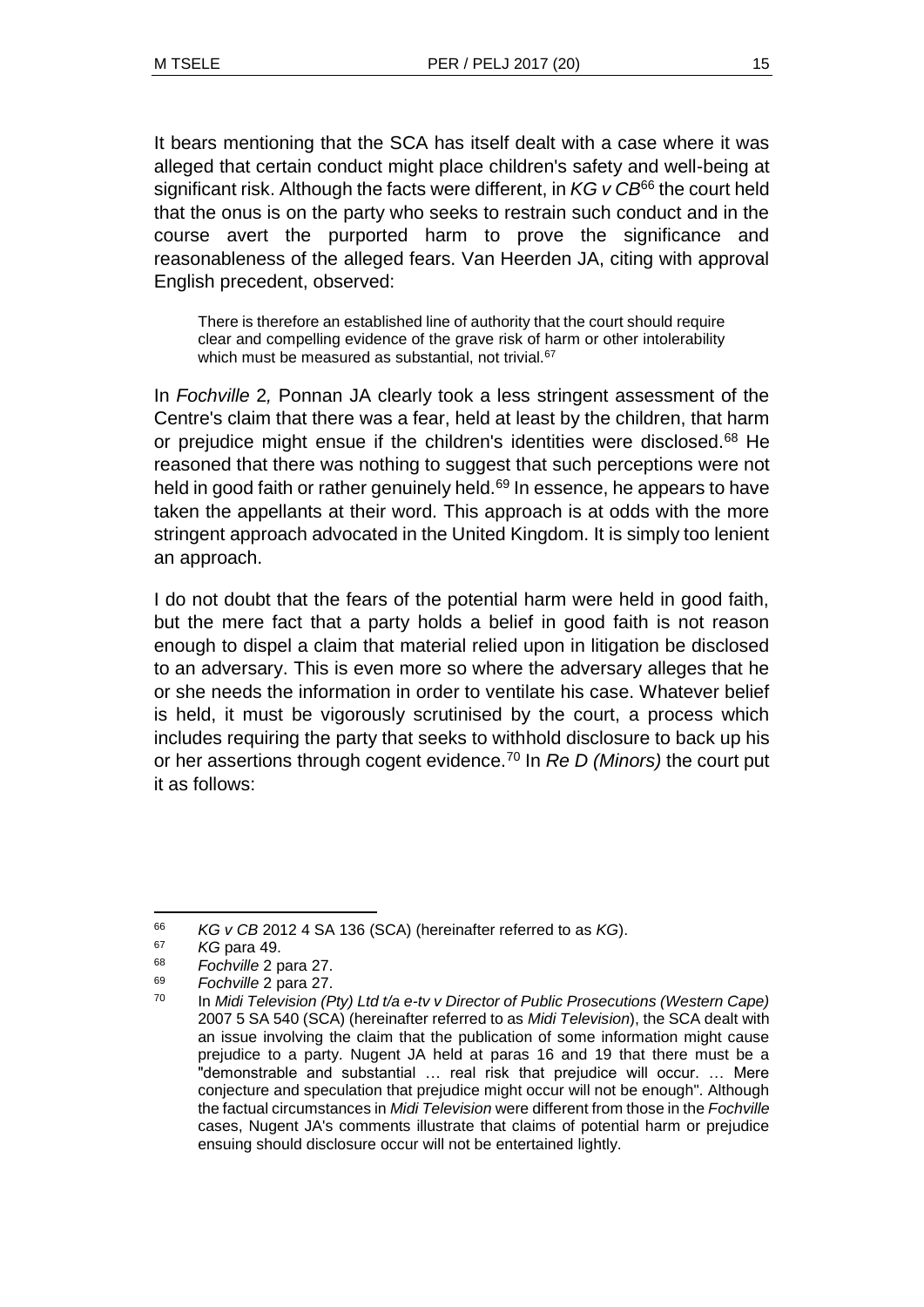The court should be rigorous in its examination of the risk and gravity of the feared harm to the child, and should order non-disclosure only when the case for doing so is compelling.<sup>71</sup>

Anything short of this exacting standard may lead to an abuse of claims of confidentiality, or fears of the risk of harm or prejudice. After all, there is an important principle behind the need to limit the use of anonymous evidence in litigation. It is that a party must face his accuser and should be able to challenge his or her evidence.

## **5 The Implications of the SCA judgment**

The SCA's judgment suggests that where a public interest organisation such as the Centre engages in litigation it may withhold relevant documentation from its adversary if it can show that it or the children honestly believe they will suffer harm if the material is disclosed. More disturbingly, the court suggests that once it is shown that the perception of potential harm is genuinely held, disclosure is likely not to be ordered.<sup>72</sup> Such a low and vague standard leaves the claim to public interest immunity open to abuse.

The courts in the UK have learnt from experience. Over the years, and far too often, public interest bodies representing children would arrive in court and refuse to disclose relevant documents on the alleged basis that disclosure might lead to harm to the children concerned.<sup>73</sup> The courts quickly realised that the claim of public interest immunity was being abused, to the detriment of opposing litigants. It for this reason that Lord Bingham once warned that "public interest immunity is not a trump card vouchsafed to certain privileged players to play when and as they wish".<sup>74</sup>

In the light of realising that social or public interest bodies were in effect abusing immunity claims, courts in the UK have begun to take a more stringent approach in dealing with such cases. As Munby LJ recently observed:

… general statements that one sees in textbooks and hears that social work records are covered by public interest immunity which is a widely stated class claim, should now be consigned to history.<sup>75</sup>

<sup>71</sup> *Re D (Minors)* 615.

<sup>72</sup> *Fochville* 2 para 27.

<sup>73</sup> See comments of Butler-Sloth LJ in *Re M (A Minor)* (1989) 88 LGR 841 849-850.

<sup>74</sup> *Makanjuola v Commissioner of Police of Metropolis* [1992] 3 All ER 617 623. Emphasis added.

<sup>75</sup> *Dunn v Durham County Council* [2013] 1 WLR 2305 para 44, citing Charles J in *Re (Care: Disclosure: Nature of Proceedings*) [2002] 1 FLR 755 777.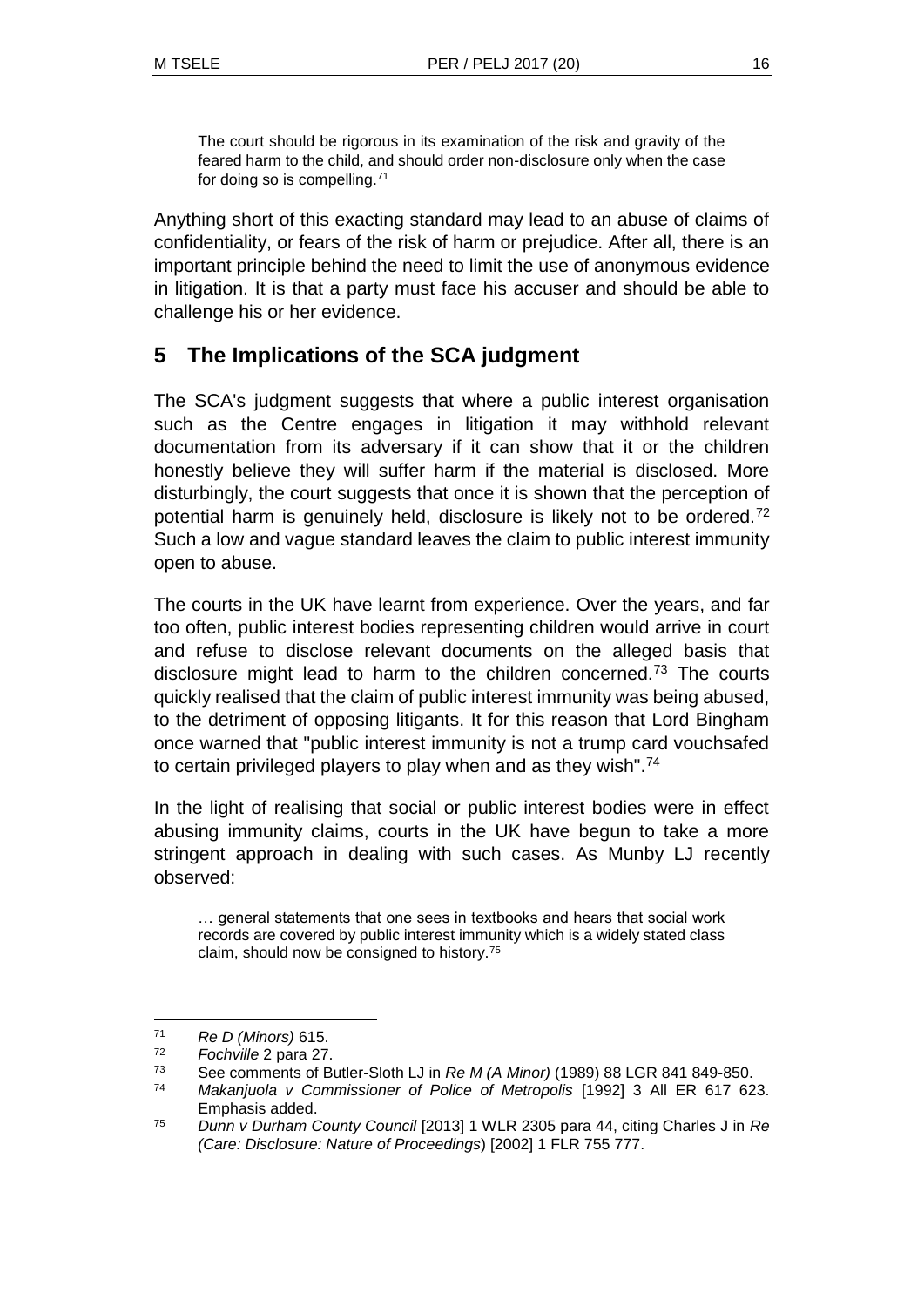This remark was made in the context of emphasising that courts must not lightly allow public interest bodies representing children to refuse to disclose material to their adversaries in litigation. It would be unfortunate if our courts fell into the trap of giving such bodies free passes, based on the supposed progressive work they do.

The Centre is a social public interest organisation that plays a positive role in advancing the constitutional rights of children, and it has received judicial recognition for its work. However, it bears repeating that preferential treatment should not be extended to public interest organisations merely because of the progressive nature of the work they do.<sup>76</sup> As I have already observed, this is a point that was well captured and appreciated by Sutherland J in the High Court.<sup>77</sup> Such bodies should not expect to be able to withhold information from their adversaries in litigation, merely because they assert that so doing is in the best interests of a child. This is because presenting anonymous evidence is antithetical to the principle of open justice. As such, any litigant who wishes to withhold any relevant information from his adversary must provide the court with compelling reasons. This is even more so in circumstances where the information sought to be withheld has been relied upon as a basis for the institution of the legal proceedings, as was the case in the *Fochville* matter.

# **6 Conclusion**

This note has discussed the extent to which courts should allow parties in litigation to withhold information from their adversaries on the basis that such information is not in the best interests of a child, particularly in circumstances where the information has been relied on as a basis for making allegations against one's adversary. In this regard, I have argued that in *Fochville* 2 the Supreme Court of Appeal missed an opportunity to develop a clear and concise test to be applied by courts when considering competing interests such as those that arose in the *Fochville* cases. I have also criticised the SCA's suggestion that the promise of confidentiality can be a self-standing ground for a party to resist a discovery application. I have argued that this suggestion is inconsistent with both our precedents and relevant useful foreign law. In this regard I have argued that our courts can obtain guidance from the jurisprudence of the United Kingdom, where the courts have faced questions similar or analogous to those in the *Fochville* cases. I have attempted to demonstrate that it is not sufficient for a party wishing to withhold information merely to assert that disclosure will not be in the public interest or the child's interest. This is even more so where a party merely asserts that there is a fear that if disclosure is made, some

<sup>76</sup> *Biowatch Trust v Registrar Genetic Resources* 2009 6 SA 232 (CC) paras 16-18.

<sup>77</sup> *Fochville* 1 para 73.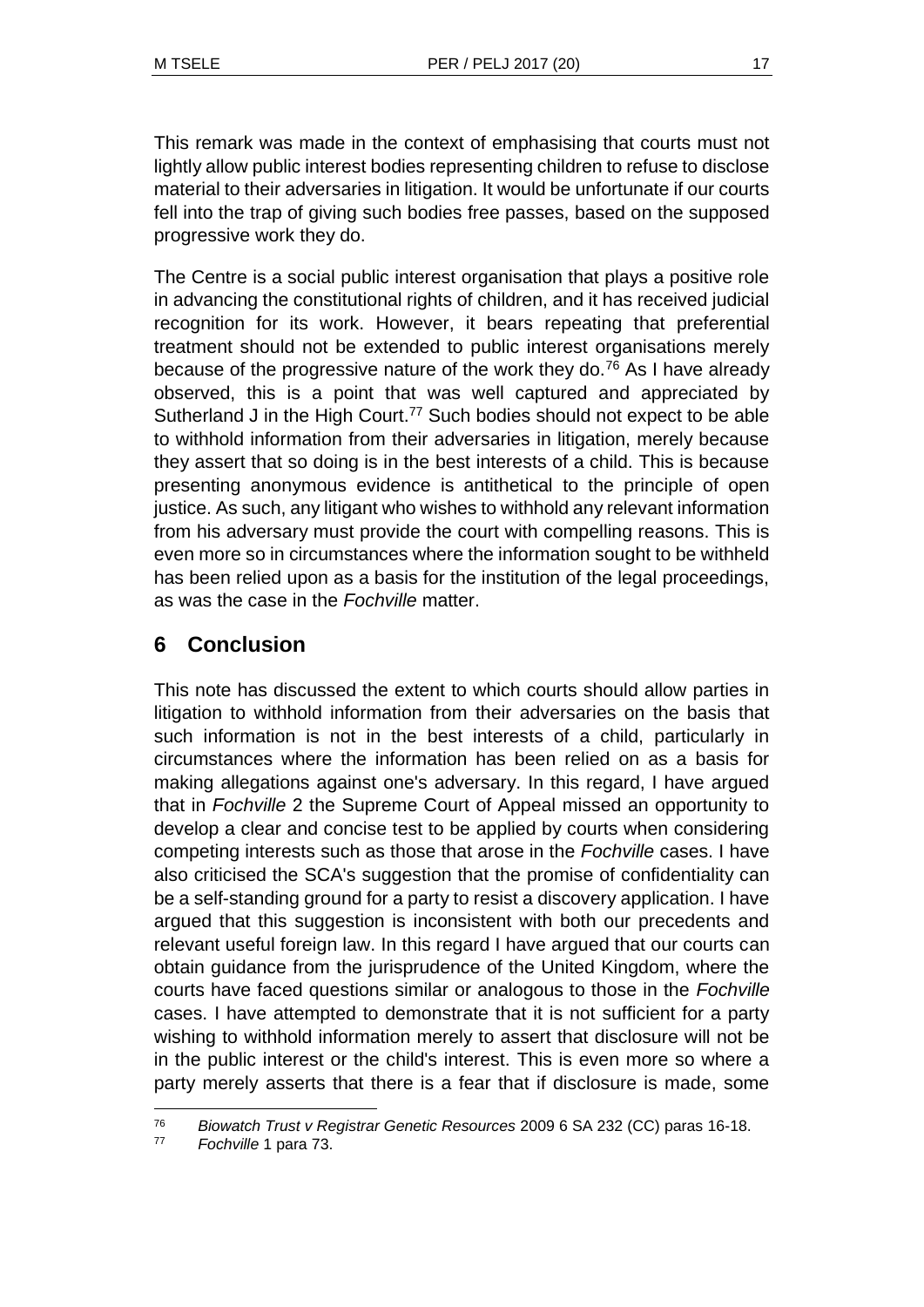unspecified harm to the children might occur. Rather, such a party must demonstrate through cogent evidence that such harm is indeed likely to occur if disclosure is made. Proving this, I have argued, is no easy burden.

## **Bibliography**

#### **Literature**

Jardine *Lives and Criminal Trials* Jardine D *The Lives and Criminal Trials of Celebrated Men (1835)* (Kessinger Legacy Reprints) (Kessinger Publishing Whitefish, MT 2010)

Malherbe "Impact of Constitutional Rights on Education" Malherbe R "The Impact of Constitutional Rights on Education" in Boezaart T (ed) *Child Law in South Africa* (Juta Cape Town 2009) 420-455

Pillay and Zaal 2011 *SALJ*

Pillay R and Zaal FN "Protecting Parties from Ambush: Some Recommendations on Discovery in Children's Court Litigation" 2011 *SALJ*  632-642

#### **Case law**

*A (A Child), Re: SC* [2012] UKSC 60

*Bernstein v Bester* 1996 2 SA 751 (CC)

*Biowatch Trust v Registrar Genetic Resources* 2009 6 SA 232 (CC)

*Bridon International GMBH v International Trade Administration Commission* 2013 3 SA 197 (SCA)

*Centre for Child Law v Governing Body of Hoërskool Fochville In Re: Governing Body of Hoërskool Fochville v Centre for Child Law* 2014 4 All SA 196 (GJ)

*Centre for Child Law v The Governing Body of Hoërskool Fochville* 2016 2 SA 121 (SCA)

*City of Cape Town v South African National Roads Authority Limited* 2015 3 SA 386 (SCA)

*Comair v the Minister of Public Enterprises* 2014 5 SA 608 (GP)

*Crawford v Washington* 541 US 36 (2004)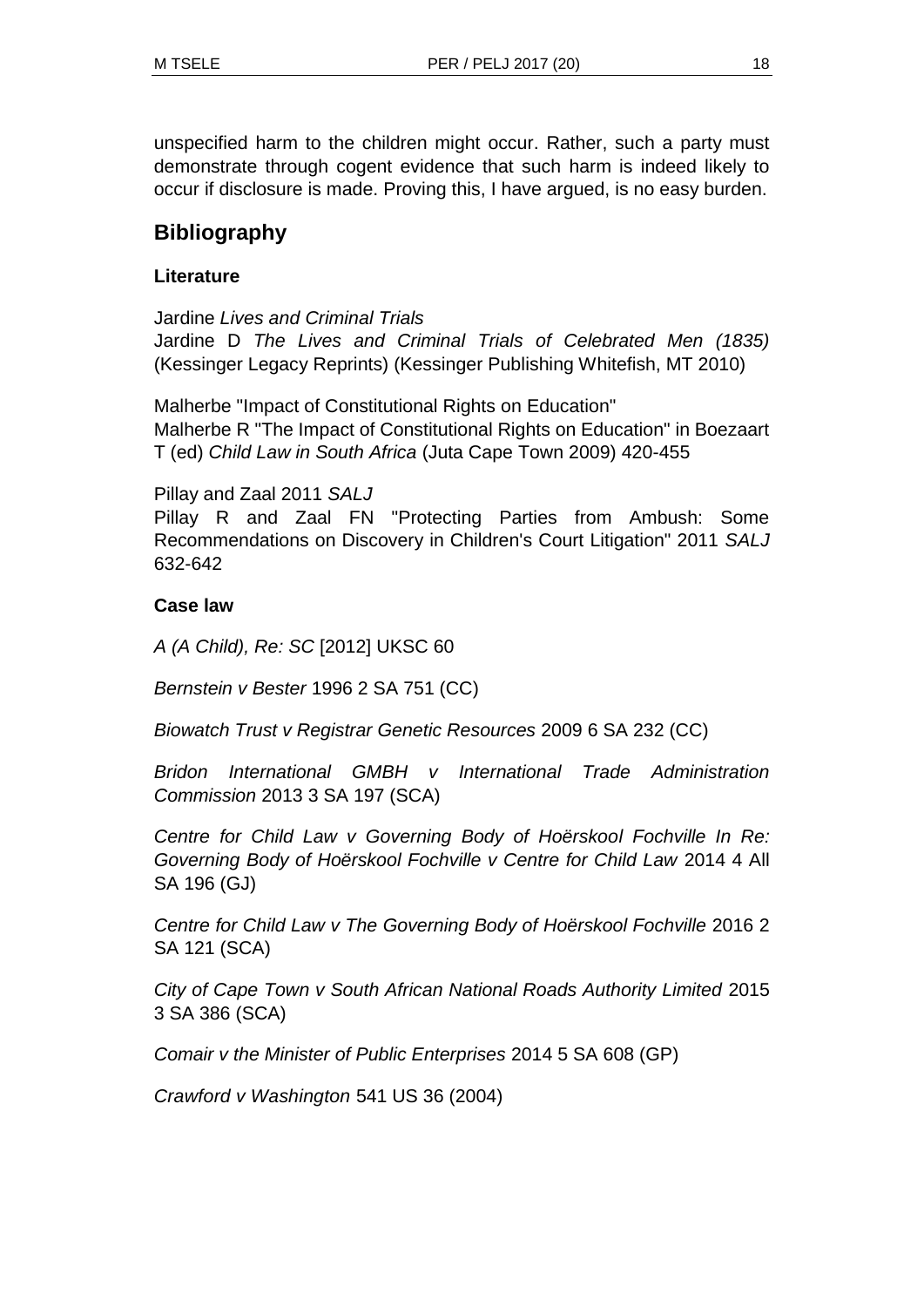*D v National Society for the Prevention of Cruelty to Children* HL [1977] 1 All ER 589

*Dunn v Durham County Council* [2013] 1 WLR 2305

*Els v Minister of Safety and Security* 1998 2 SACR 93 (NC)

*Governing Body of Hoërskool Fochville v Centre for Child Law; In Re: Governing Body of Hoërskool Fochville v MEC Education Gauteng* 2014 6 SA 561 (GJ)

*Gorfinkel v Gross Hendler & Frank* 1987 3 SA 766 (C)

*H v Fetal Assessment Centre* 2015 2 SA 193 (CC)

*KG v CB* 2012 4 SA 136 (SCA)

*Khala v Minister of Safety and Security* 1994 4 SA 218 (W)

*Makanjuola v Commissioner of Police of Metropolis* [1992] 3 All ER 617

*Midi Television (Pty) Ltd t/a e-tv v Director of Public Prosecutions (Western Cape)* 2007 5 SA 540 (SCA)

*Multichoice (Proprietary) Limited v National Prosecuting Authority, In Re; S v Pistorius, In Re; Media 24 Limited v Director of Public Prosecutions North Gauteng* 2014 1 SACR 589 (GP)

*Primedia Broadcasting (a Division of Primedia (Pty) Ltd) v Speaker of the National Assembly* 2017 1 SA 572 (SCA)

*Re B, R and C (Children)* [2002] EWCA Civ 1825

*Re (Care: Disclosure: Nature of Proceedings*) [2002] 1 FLR 755

*Re D (Minors) (Adoption Reports: Confidentiality)* [1995] 2 FLR 687

*Re J (A Child: Disclosure)* [2012] EWCA Civ 1204

*Re M (A Minor)* (1989) 88 LGR 841

*S v M (Centre for Child Law as Amicus Curiae)* 2007 2 SACR 539 (CC)

*The Citizen 1978 (Pty) Ltd v McBride* 2011 4 SA 191 (CC)

*Van der Linde v Calitz* 1967 2 SA 239 (A)